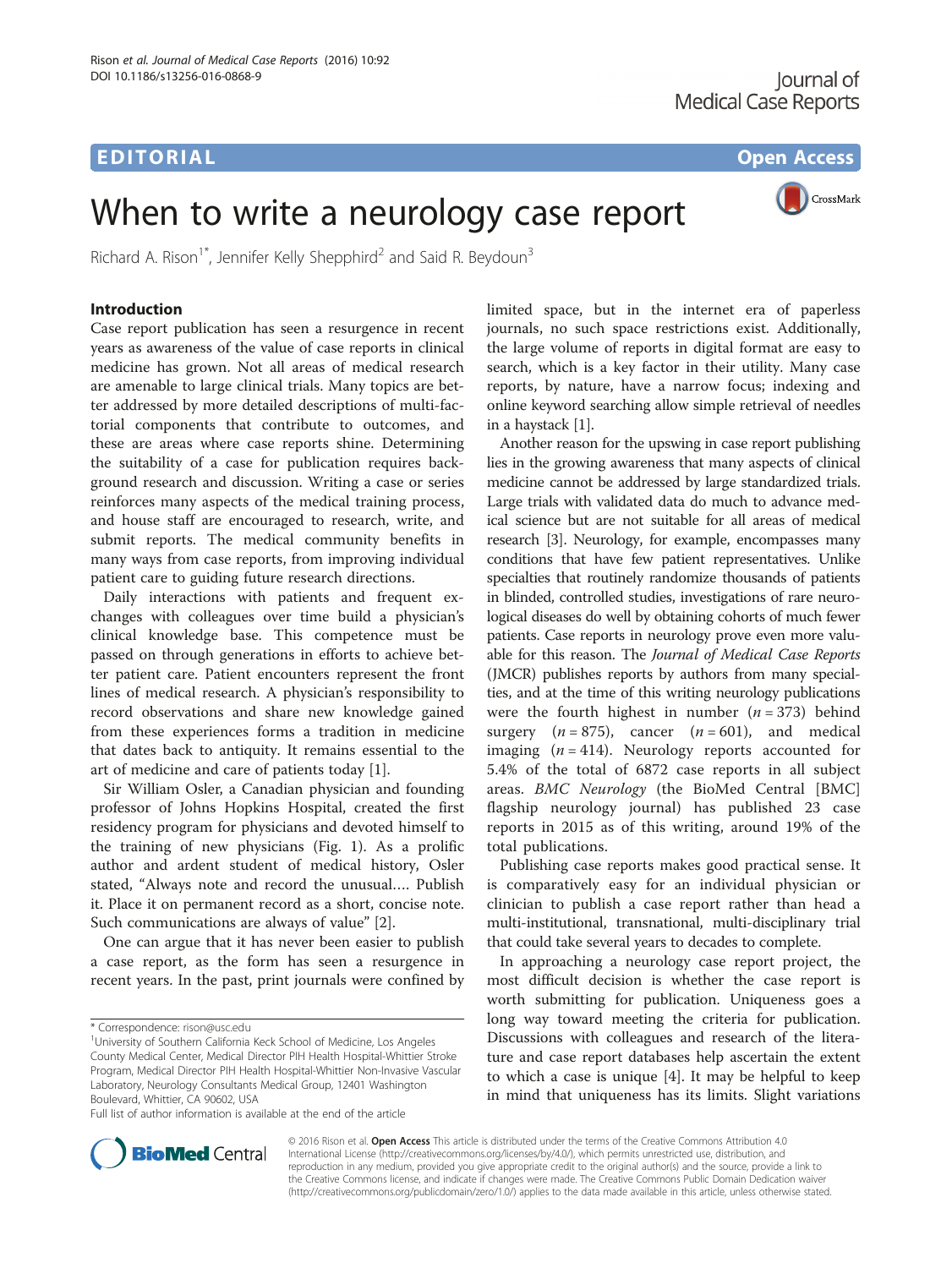<span id="page-1-0"></span>

of a previously reported phenomenon, while technically unique, may not add much value. For example, drug reaction reports have value, but reporting an adverse reaction to a drug that is a member of a class of drugs known to produce such effects may not be informative or useful in general. A new or unusual location for a previously recognized disease may be useful to report only if accompanied by previously undocumented symptoms or if it required a particularly lengthy or costly diagnostic process [\[5](#page-3-0)].

The widespread notion that only very rare or novel cases meet the criteria for publication is mistaken. On the contrary, more frequently encountered scenarios prove useful: a common case that presents in an unusual way, or a common management strategy that faces new obstacles or unexpected outcomes, provides useful insights as much as do descriptions of exceedingly rare conditions [[6\]](#page-3-0).

Case reports that present valuable lessons are worth publishing. Those that increase awareness of lesser-known conditions, suggest an effective diagnostic strategy, or describe a more cost-effective approach to management are interesting. If a case sheds light on neuropathogenesis by illustrating a new theory or calling into question a current theory, the report may serve to spark further research [[7\]](#page-3-0). In identifying emerging neurologic pathologies, case reports are the harbingers of the future.

Case reports provide an ideal venue for student and resident education, as the brief clinical caveats complement textbook reading. A good story stays with you for life. Many people can remember abstract medical concepts more easily when the information is linked to a patient. A case report can bring together different areas of medicine, such as neurology, neurophysiology, neuropathology, neuropharmacology, and neuroanatomy, illuminating a more holistic view of medicine.

Academic tertiary centers see patients referred for a second opinion who often present with challenging scenarios. Patients represent a variety of complex situations, including those who are difficult to diagnose, undiagnosed despite extensive work-up, in need of diagnosis confirmation (often in more serious diseases), or with requests for treatment and management recommendations. On many occasions, the diagnosis has previously been missed or misdiagnosed by physicians who have already seen the patient. Sometimes this is owing to the nature of the disease, as the pathology may not have declared itself fully. In these instances, the greatest teaching opportunities arise from mentors' sharing their experience with trainees. Tips and clues to recognizing disease states and avoiding misdiagnosis, as well as instruction on how to institute therapy if the disorder is treatable, are important as lessons to be learned from challenging cases. A missed treatment, a treatment that is delayed for a critical period of time, or an inappropriate therapy can have significant deleterious effects on the course of disease and prognosis. The importance of taking a good history and performing a thorough neurological examination for accurate localization are key elements in arriving at a differential diagnosis before embarking on understanding pathogenesis or arriving at an etiology.

Many of these cases prove educational and are worth publishing. Writing a case or series reinforces many aspects of the training process, and house staff are encouraged to review cases, collect a series if there are similarities between cases (often discovered by retrospective record review), and try to get the report published. The process adds to training, as it entails thorough review of the cases, including the initial presentation that led to a delayed diagnosis or missed diagnosis; the data generated, such as electrophysiological testing in patients with neuromuscular disease and other diagnostic neuromuscular studies; a literature review; and treatment guideline recommendations. The writing process helps develop skills and knowledge in a neurologic subspecialty.

Several online journals are dedicated solely to publishing case reports. Table [1](#page-2-0) lists some examples of online, open-access, peer-reviewed journals dedicated to case reports. Case Reports in Neurology is the only one we are aware of that is dedicated only to neurology case reports. BMC acknowledges the importance of case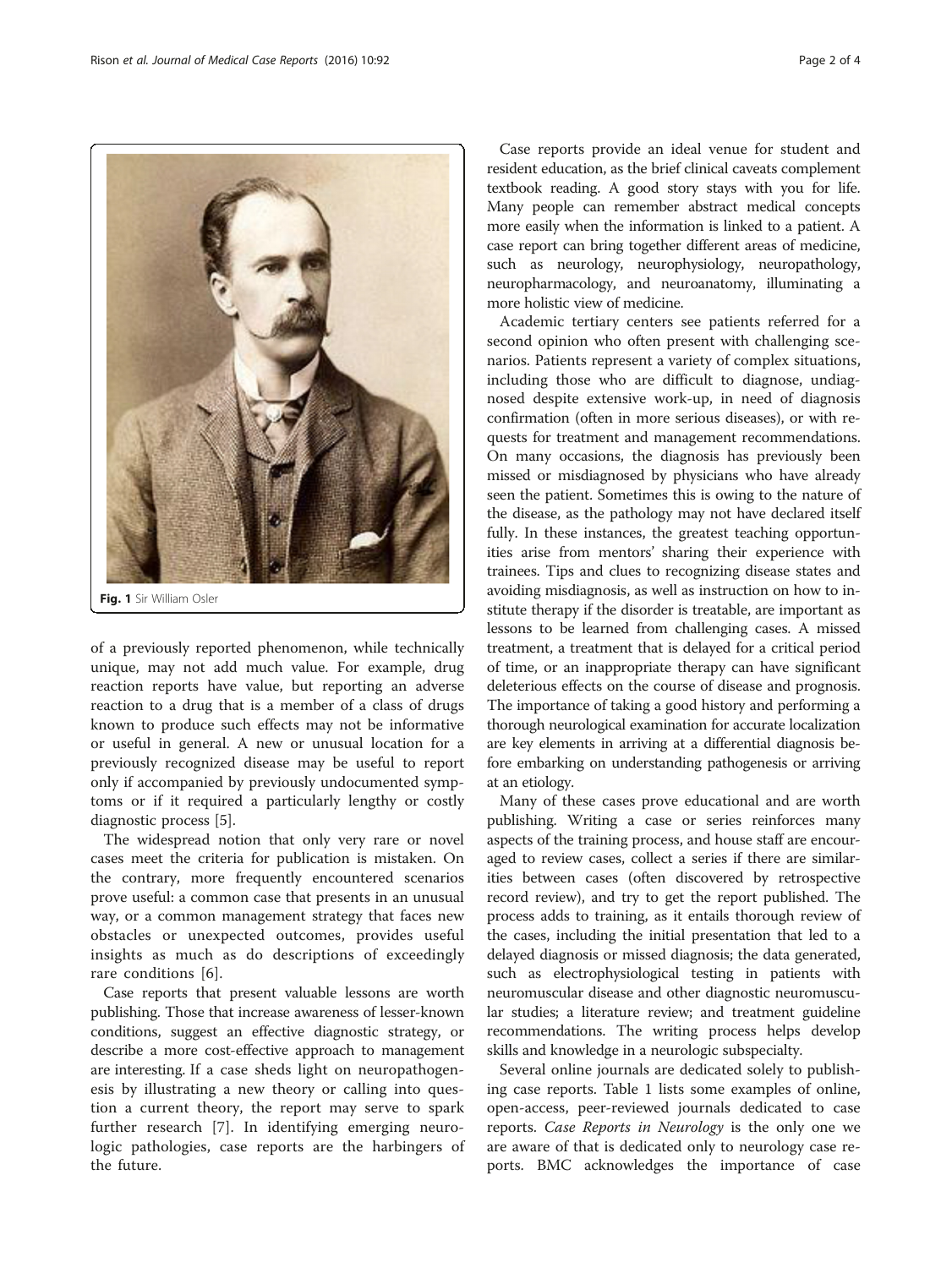<span id="page-2-0"></span>Table 1 Journals dedicated to case reports

| Journal                                             | Publisher                               | Year of<br>inception | Website                                                              |
|-----------------------------------------------------|-----------------------------------------|----------------------|----------------------------------------------------------------------|
| Journal of Medical Case Reports                     | <b>BioMed Central</b>                   | 2007                 | www.jmedicalcasereports.com                                          |
| <b>BMJ Case Reports</b>                             | <b>BMJ</b>                              | 2008                 | www.casereports.bmj.com                                              |
| Case Reports in Neurology                           | Karger                                  | 2009                 | www.karger.com/journal/home/238704                                   |
| American Journal of Case Reports                    | International Scientific<br>Information | 2008                 | www.amjcaserep.com                                                   |
| Clinical Case Reports                               | Wiley Online Library                    | 2013                 | www.onlinelibrary.wiley.com/journal/10.1002/(ISSN)2050-0904          |
| International Medical Case Reports Journal          | Dove Press                              | 2008                 | www.dovepress.com/international-medical-case-reports-journal-journal |
| Oxford Medical Case Reports                         | Oxford Journals                         | 2014                 | www.omcr.oxfordjournals.org/                                         |
| Journal of Medical Cases                            | Elmer Press                             | 2010                 | www.journalmc.org                                                    |
| International Journal of Case Reports<br>and Images | Edorium Journals                        | 2011                 | www.ijcasereportsandimages.com                                       |

All of the listed journals are published online, open access, and peer-reviewed

reporting and provides several platforms for publication. JMCR, a BMC publication, publishes high-quality case reports that contribute to the expansion of medical knowledge. Founded in 2007 by Michael Kidd and colleagues, the journal was believed to be the world's first international medical journal devoted to publishing case reports in all clinical disciplines. BMC Research Notes (BMCRN), an online open-access journal with a slightly broader scope, invites submissions for case reports and series, short publications, and incremental updates to previous work. BMCRN hopes to add value to the research community by ensuring that such incremental research results do not remain unpublished in the absence of a sufficiently complete story required for a full article. BMC Neurology considers neurology case report submissions and articles on all aspects of the prevention, diagnosis, and management of neurological disorders, as well as related molecular genetics, pathophysiology, and epidemiology.

Manuscripts submitted to JMCR and BMC Neurology must meet at least one of the following criteria [\[8](#page-3-0), [9](#page-3-0)]:

- Unreported or unusual side effects or adverse interactions involving medications
- Unexpected or unusual presentations of a disease
- New associations or variations in disease processes
- Presentations, diagnoses, and/or management of new and emerging diseases
- An unexpected association between diseases or symptoms
- An unexpected event in the course of observing or treating a patient
- Findings that shed new light on the possible pathogenesis of a disease or an adverse effect

BMC Neurology states that case reports "should make a contribution to medical knowledge and must have educational value or highlight the need for a change in clinical practice or diagnostic/prognostic approaches" [[9\]](#page-3-0). BMCRN states that it "considers medical case reports that describe any clinical case. Case reports submitted to BMC Research Notes do not need to be novel, but must be authentic cases and have some educational value" [[10](#page-3-0)]. None of the three journals considers case reports describing preventive or therapeutic interventions, which generally require stronger evidence.

Common pitfalls of the case report process include proceeding with a case that is too similar to a previously reported case. Another is writing a manuscript that is too long. It is important to include enough information for the reader to identify similar patients and make an informed assessment, but only salient details. Extraneous information lengthens the report and confuses the message. Submitting a report geared to the wrong audience will prove unsuccessful. A thorough review of a journal's author instructions as well as the sample articles provided can give a good indication of the publication's readership. Care should be taken to avoid sweeping generalizations and statements of broad clinical implications based on one or two patients.

Some argue that case reports lack the scientific rigor of large, well-controlled studies, ranking at the bottom of the level of evidence hierarchy [[11\]](#page-3-0). Given that case reports lack measures of statistical validity that come with large numbers of patients and controls, what is their role in this era of evidence-based medicine? Even for questions with relatively narrow focus, researchers in large studies struggle to account for multiple interacting components that contribute to experimental and control interventions. Every patient is unique, and the amount of flexibility in tailoring interventions, as well as the degree of variability in outcomes, defies simple descriptions put forth in experimental models [[3\]](#page-3-0).